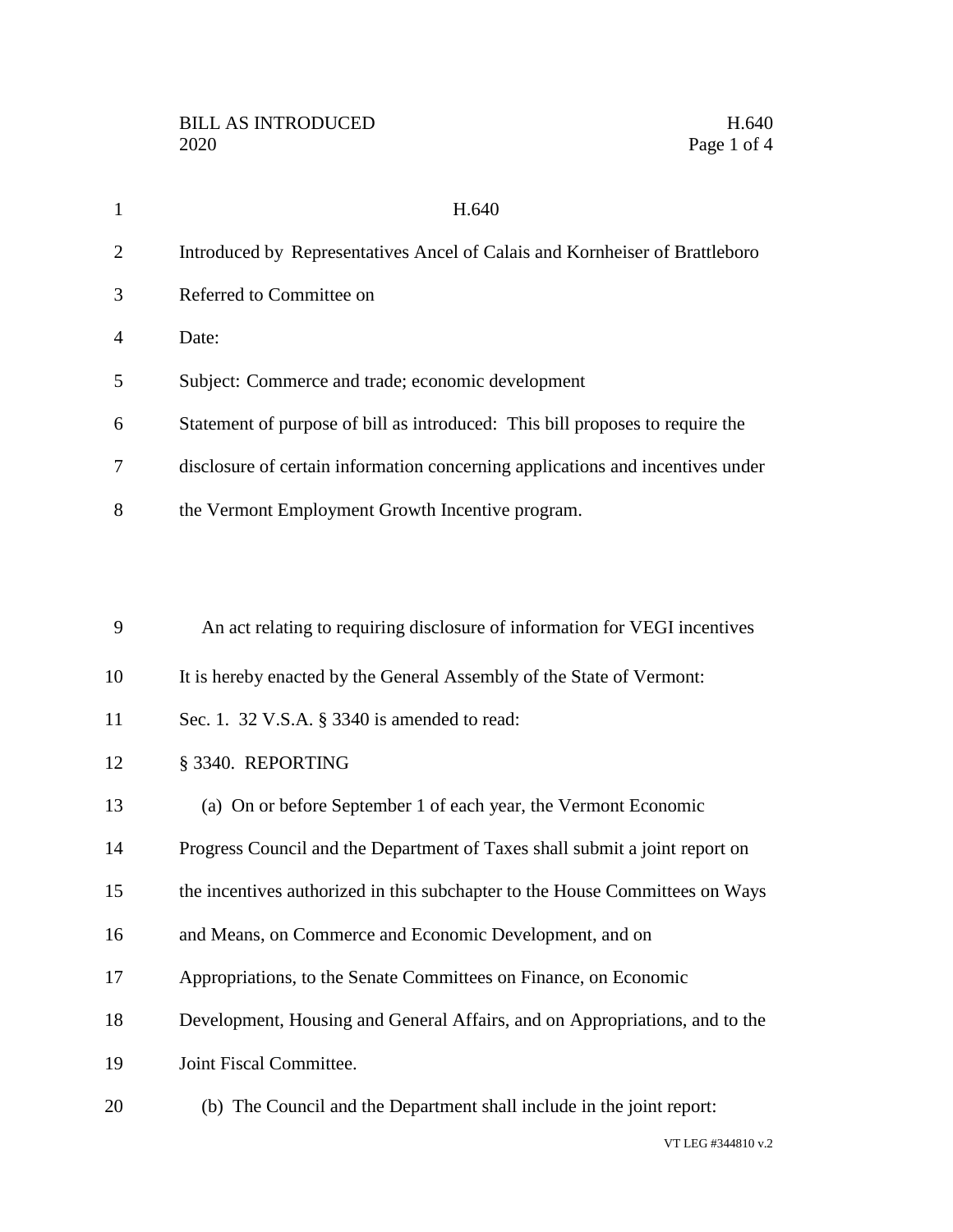## BILL AS INTRODUCED H.640<br>2020 Page 2 of 4

| 1              | (1) the total amount of incentives authorized during the preceding year        |
|----------------|--------------------------------------------------------------------------------|
| 2              | and the amount per business;                                                   |
| 3              | (2) with respect to each business with an approved application:                |
| $\overline{4}$ | (A) the date and amount of authorization;                                      |
| 5              | (B) the calendar year or years in which the authorization is expected          |
| 6              | to be exercised;                                                               |
| 7              | (C) whether the authorization is active; and                                   |
| 8              | (D) the date the authorization will expire; and                                |
| 9              | (3) the following aggregate information specific to each business that         |
| 10             | earns an incentive:                                                            |
| 11             | (A) the number of claims and incentive payments made in the current            |
| 12             | and prior claim years;                                                         |
| 13             | (B) the payroll performance requirement, the jobs performance                  |
| 14             | requirement, and the capital investment performance requirement for each       |
| 15             | award year;                                                                    |
| 16             | $(\mathbf{B})(\mathbf{C})$ the number and average wage of qualifying jobs; and |
| 17             | (D) the number of jobs by wage range; and                                      |
| 18             | $\overline{(C)}$ (E) the amount of new payroll and capital investment.         |
| 19             | (c) The Council and the Department shall present data and information in       |
| 20             | the joint report in a searchable format.                                       |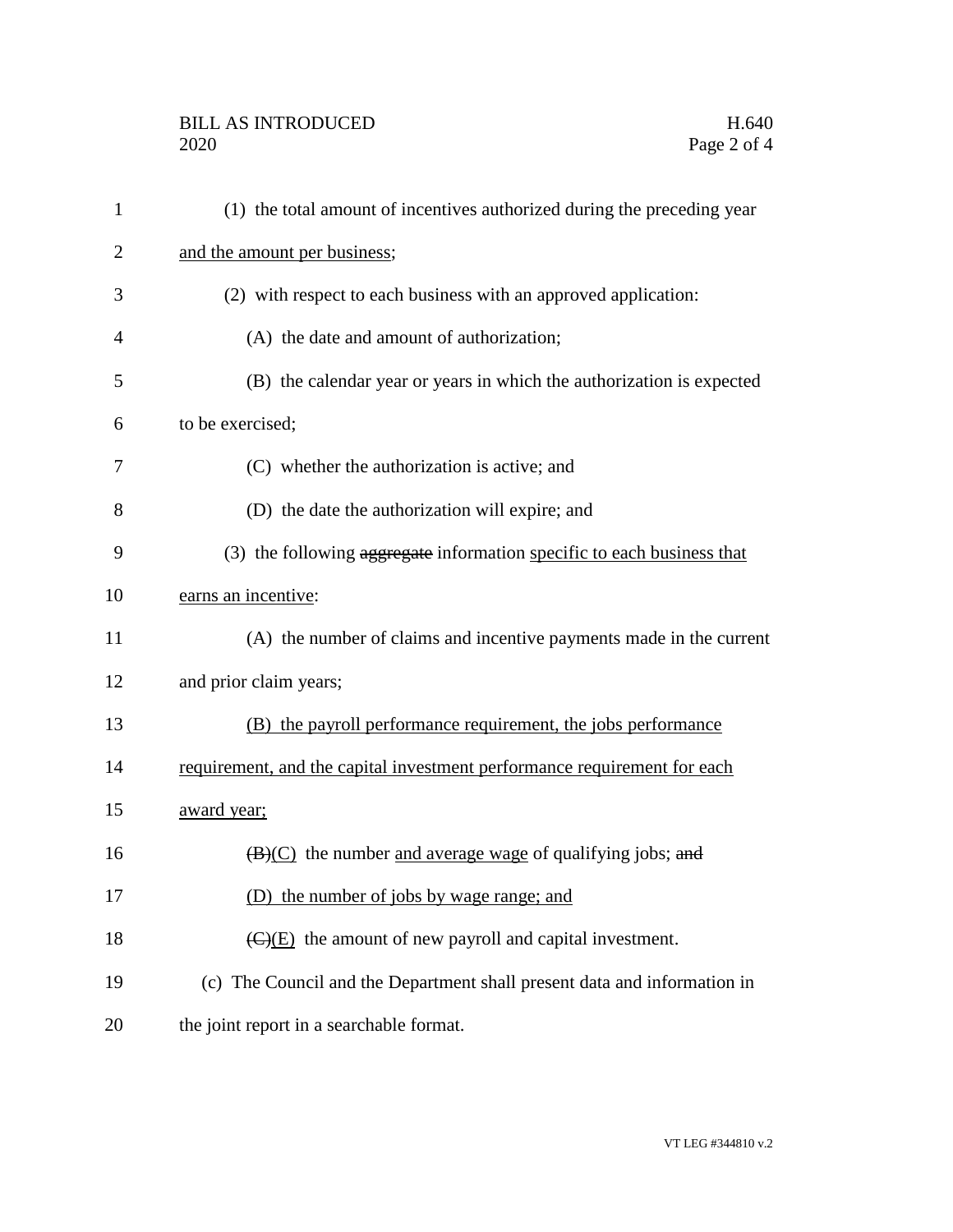| $\mathbf{1}$   | (d) Notwithstanding any provision of law to the contrary, an incentive             |
|----------------|------------------------------------------------------------------------------------|
| $\overline{2}$ | awarded pursuant to this subchapter shall be treated as a tax expenditure for      |
| 3              | purposes of chapter 5 of this title.                                               |
| $\overline{4}$ | Sec. 2. 32 V.S.A. § 3341 is amended to read:                                       |
| 5              | § 3341. CONFIDENTIALITY OF PROPRIETARY BUSINESS                                    |
| 6              | <b>INFORMATION</b>                                                                 |
| 7              | (a) The Vermont Economic Progress Council and the Department of Taxes              |
| 8              | shall use measures to protect proprietary confidential financial information,      |
| 9              | including reporting information in an aggregate form, provided that the            |
| 10             | Council and the Department shall not treat as confidential any information         |
| 11             | required pursuant to subsection 3340(b) of this title.                             |
| 12             | (b) Information and materials submitted by a business concerning its               |
| 13             | income taxes and other confidential financial information shall not be subject     |
| 14             | to public disclosure under the State's public records law in 1 V.S.A. chapter 5,   |
| 15             | but shall be available to the Joint Fiscal Office or its agent upon authorization  |
| 16             | of the Joint Fiscal Committee or a standing committee of the General               |
| 17             | Assembly, and shall also be available to the Auditor of Accounts in connection     |
| 18             | with the performance of duties under section 163 of this title; provided,          |
| 19             | however, that the Joint Fiscal Office or its agent and the Auditor of Accounts     |
| 20             | shall not disclose, directly or indirectly, to any person any proprietary business |